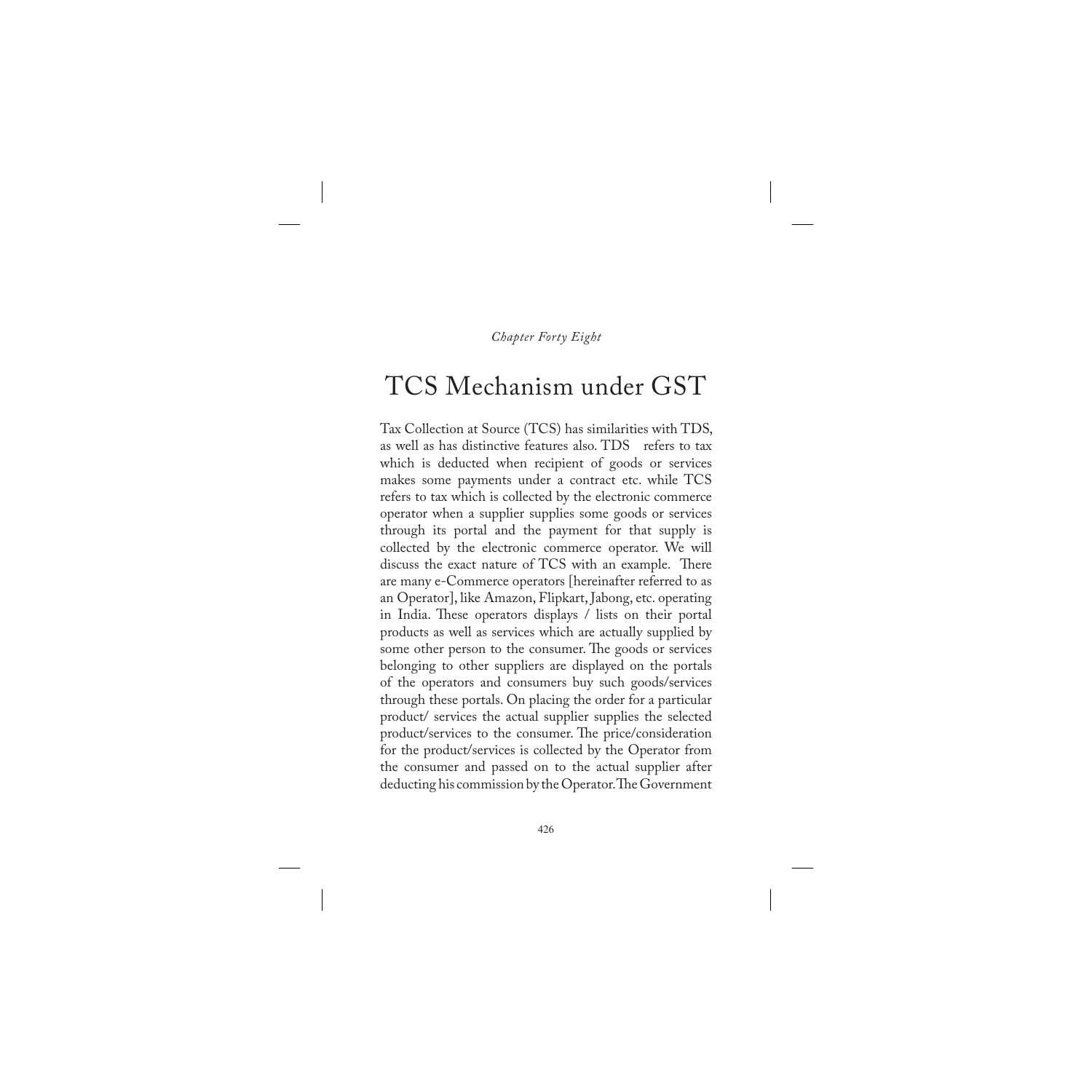has placed the responsibility on the Operator to collect the 'tax' at a rate of 1% from the supplier. This shall be done by the Operator by paying the supplier the price of the product /services, less the tax, calculated at the rate of 1%. The said amount will be calculated on the net value of the goods/ services supplied through the portal of the operator.

Suppose a certain product is sold at Rs. 1000/- through an Operator by a seller. The Operator would deduct tax @ 1% of the net value of Rs. 1000/- i.e. Rs. 100/-.

Let us have a look at the statutory provisions relating to TCS.

**Registration:** The ecommerce operator as well as the supplier supplying goods or services through an operator need to compulsorily register under GST. The threshold limit of Rs. 20 lakhs (10 lakhs for special category states) is not applicable to them. Section  $24(x)$  of the CGST Act, 2017 makes it mandatory for every e-Commerce Operator to get registered under GST. Similarly, section 24(ix) of the CGST Act, 2017 makes it mandatory for every person who supplies goods/services through an Operator to get registered under GST.

**Power to collect tax:** Section 52 of the CGST Act, 2017 provides for Tax Collection at source, by e-Commerce operator in respect of the taxable supplies made through it by other suppliers, where the consideration in respect of such supplies is collected by him.

**TCS Statement:** The amount of tax so collected by the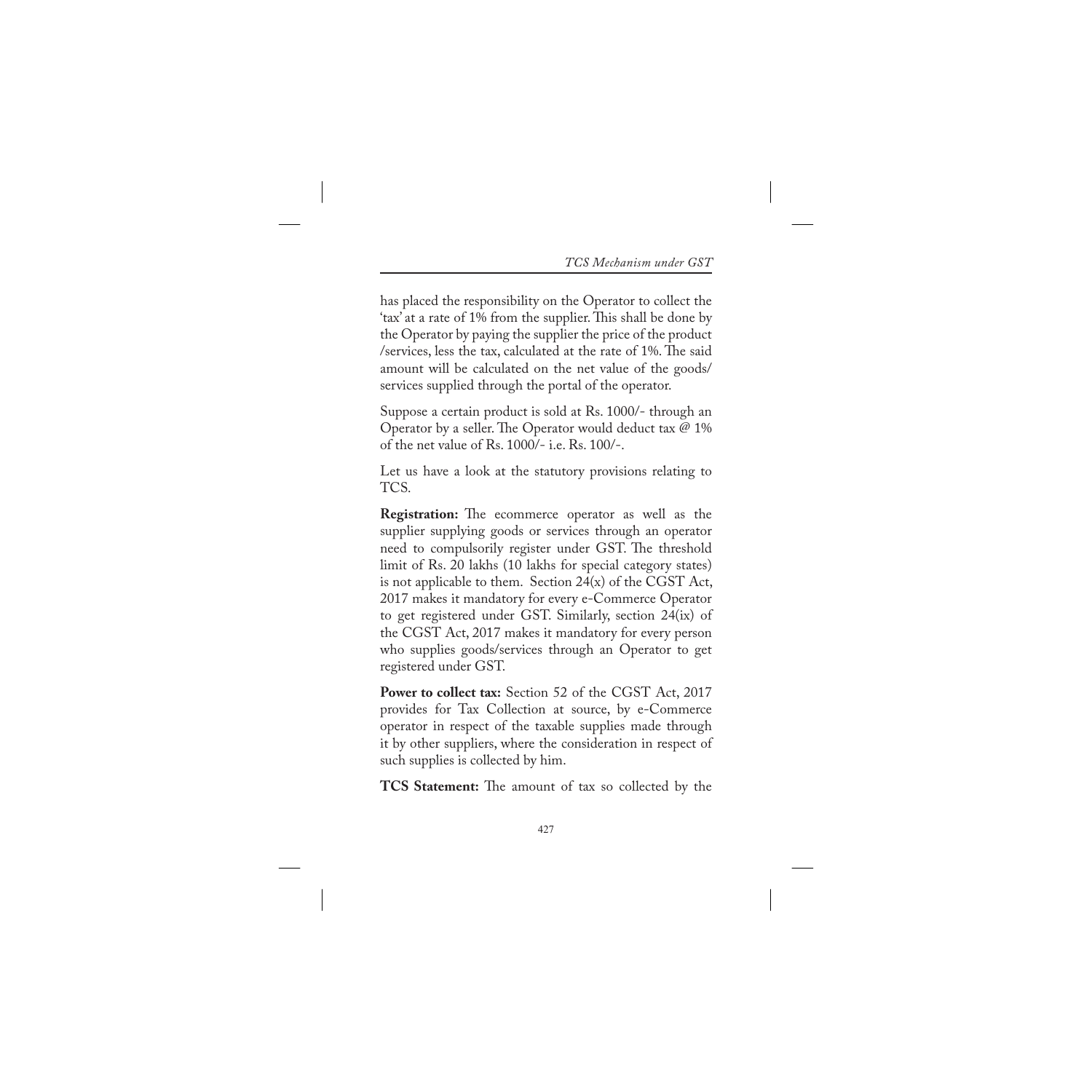operator is required to be deposited by the  $10<sup>th</sup>$  of the following month, during which such collection is made. The operator is also required to furnish a monthly statement in Form GSTR-8 by the  $10<sup>th</sup>$  of the following month. The Operator is also required to file an Annual statement in prescribed form by the 31<sup>st</sup> of December following the end of every financial year. The Operator can rectify errors in statements filed, if any, latest by the return to be filed for the month of September, following the end of every financial year.

The details furnished by the operator in GSTR-8 shall be made available electronically to each of the suppliers in Part C of FORM GSTR-2A on the Common Portal after the due date of filing of FORM GSTR-8.

**Credit of tax collected:** The tax collected by the operator shall be credited to the cash ledger of the supplier who has supplied the goods/services through the Operator. The supplier can claim credit of tax collected and reflected in the return by the Operator in his [supplier's] electronic cash ledger.

**Matching of details of supplies:** The details of the supplies, including the value of supplies, submitted by every operator in the statements will be matched with the details of supplies submitted by all such suppliers in their returns. If there is any discrepancy in the value of supplies, the same would be communicated to both of them. If such discrepancy in value is not rectified within the given time, then such amount would be added to the output tax liability of such suppler.